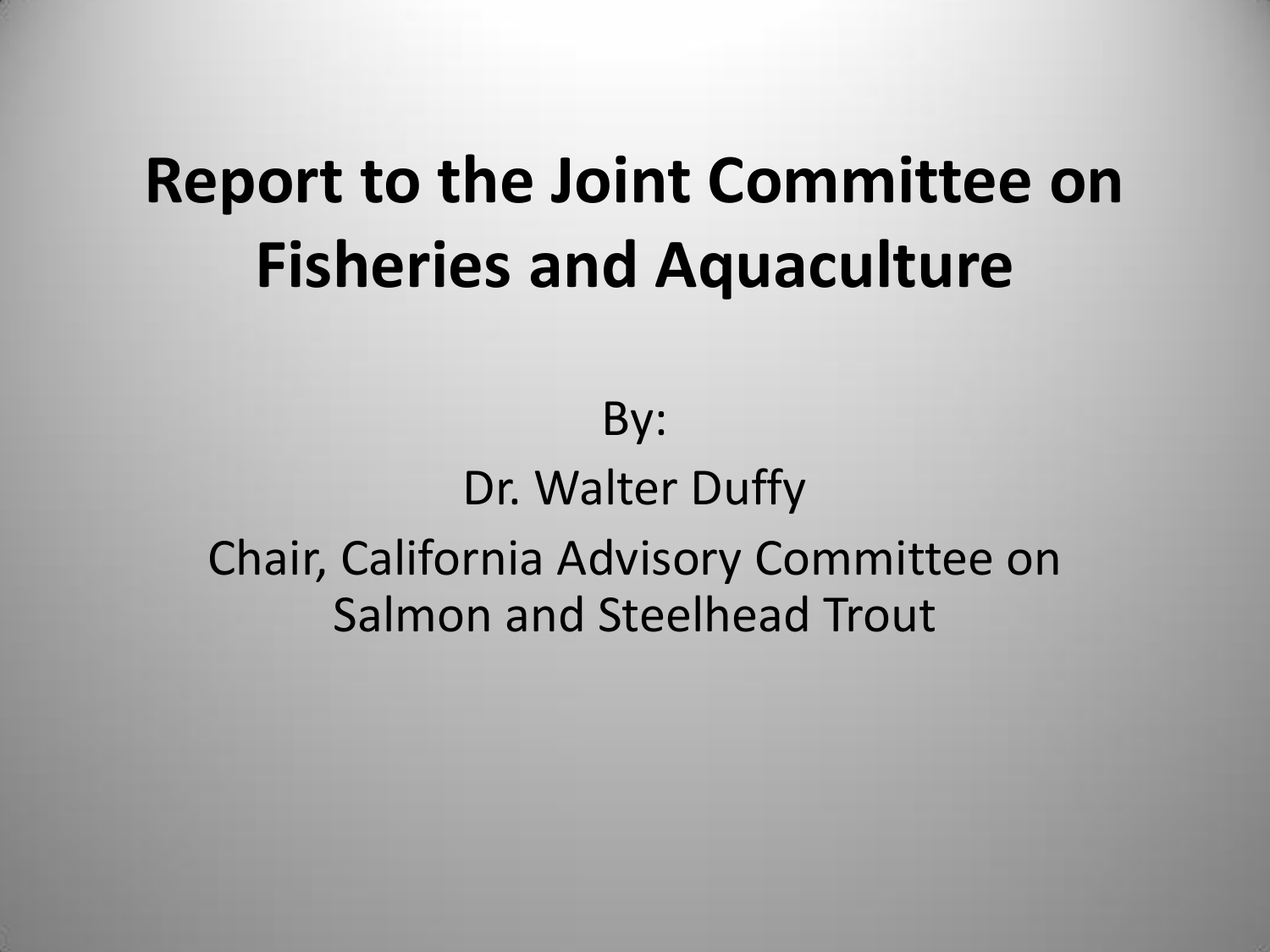#### **Purpose**

- Established by the legislature in 1970.
- Purpose: to study and analyze facts relating to the preservation, protection, restoration and enhancement of salmon and steelhead trout in California.

**California Advisory Committee on Salmon and Steelhead Trout**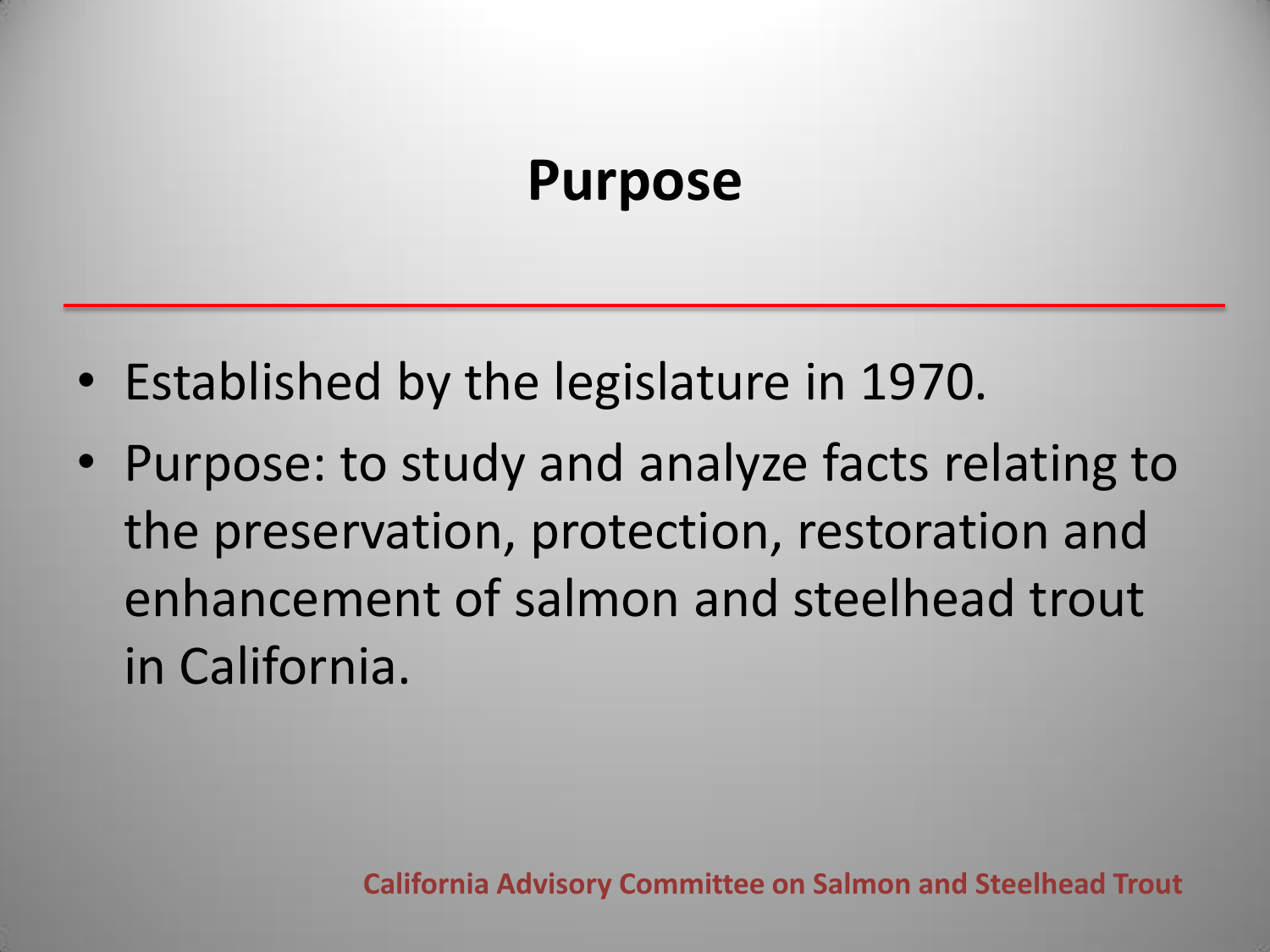## **Background**

- Composed of 10 members who, collectively, have more than:
	- 100 years of experience in commercial fishing,
	- 100 years experience in fisheries restoration,
	- 100 years experience in advocating for salmon and steelhead,
	- 100 years of experience in fisheries biology and,
	- 30 years experience in fish and wildlife law enforcement.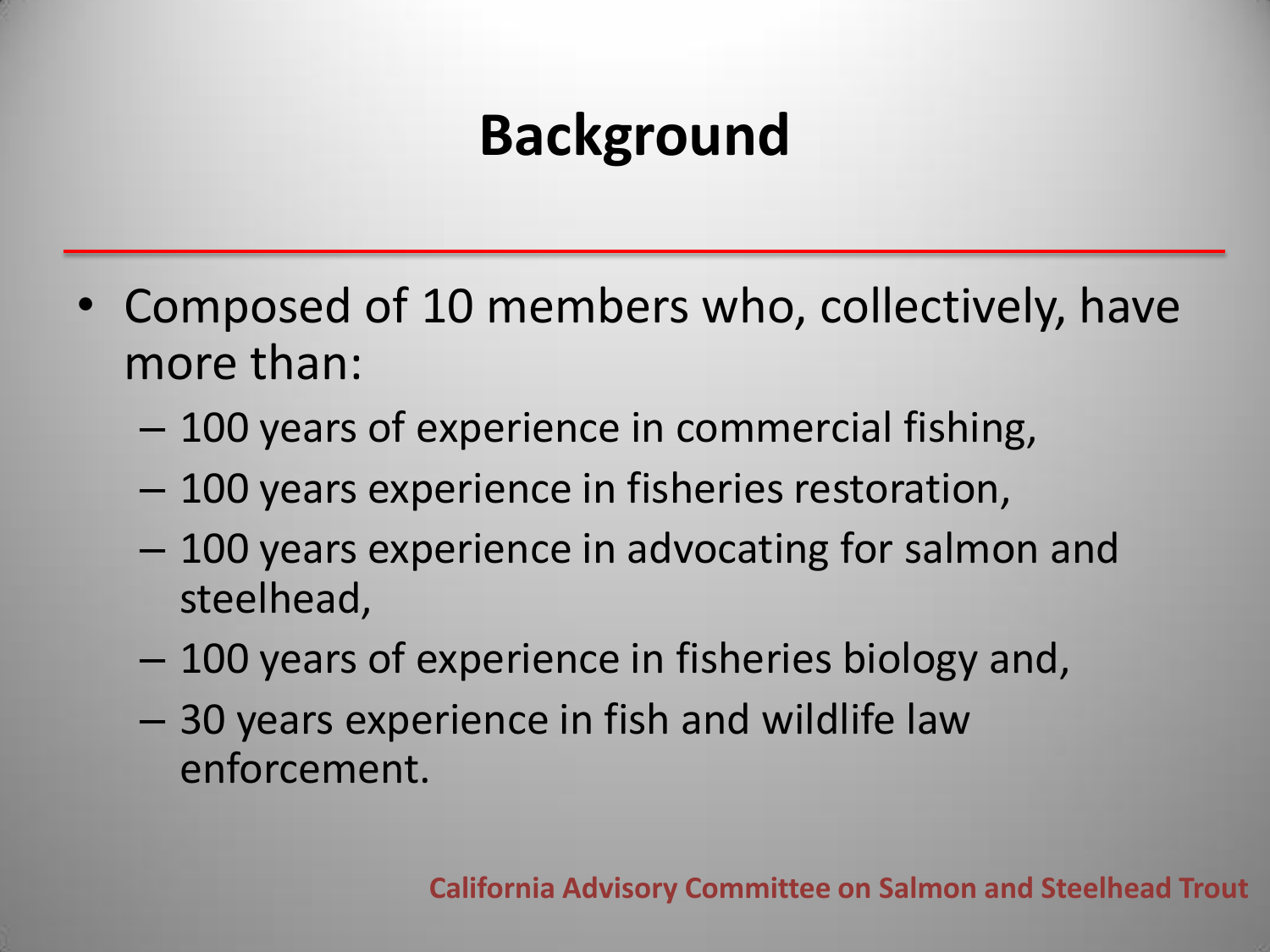### **During the past year**

• We contributed to CDFW's Fishery Restoration Grant Program's process for allocating funding for coastal salmon and steelhead restoration,

• We contributed to the process for allocating funding collected under the Department of Fish and Wildlife's steelhead anglers report card and,

**California Advisory Committee on Salmon and Steelhead Trout**